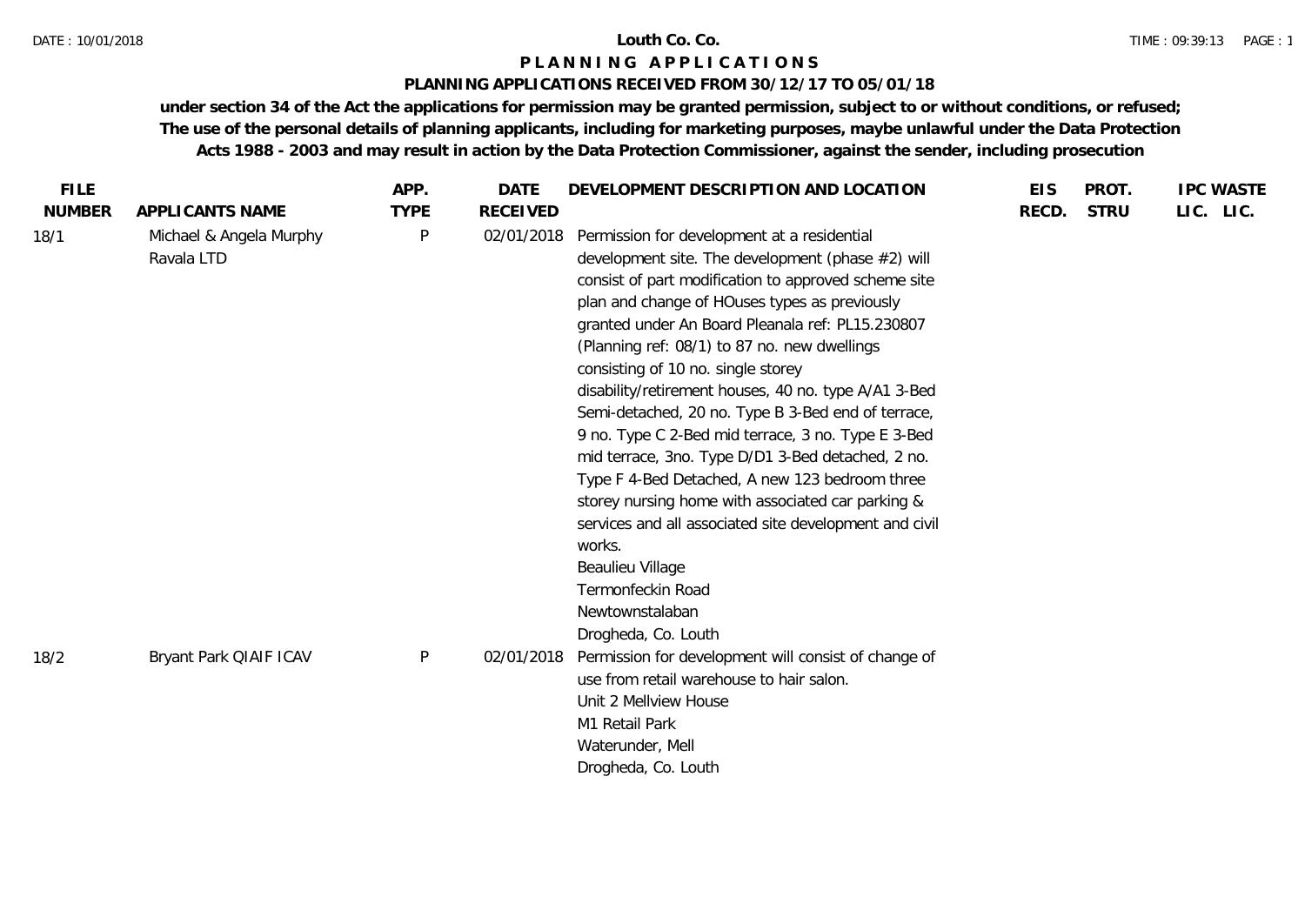#### DATE : 10/01/2018 **Louth Co. Co.**

## **P L A N N I N G A P P L I C A T I O N S**

## **PLANNING APPLICATIONS RECEIVED FROM 30/12/17 TO 05/01/18**

| FILE.         |                                                      | APP.        | DATE            | DEVELOPMENT DESCRIPTION AND LOCATION                                                                                                                                                                                                                                                                                                                                                                          | <b>EIS</b> | <b>PROT</b> | <b>IPC WASTE</b> |
|---------------|------------------------------------------------------|-------------|-----------------|---------------------------------------------------------------------------------------------------------------------------------------------------------------------------------------------------------------------------------------------------------------------------------------------------------------------------------------------------------------------------------------------------------------|------------|-------------|------------------|
| <b>NUMBER</b> | APPLICANTS NAME                                      | <b>TYPE</b> | <b>RECEIVED</b> |                                                                                                                                                                                                                                                                                                                                                                                                               | RECD.      | <b>STRU</b> | LIC. LIC.        |
| 18/3          | William & Grainne O'Dea<br>Deeside Agri Services LTD | <b>D</b>    |                 | 02/01/2018 Permission for development will consist of (1.) 3<br>no.commerical agricultural grain stores (2.) concrete<br>yard to front of sheds (3.) Extension to front of<br>existing grain store shed (existing unit 5) (4.) Over<br>ground tanks for holding rain water and use existing<br>laneway to join existing public road and all<br>associated site works.<br>Richardstown<br>Dunleer<br>Co. Louth |            |             |                  |
|               |                                                      |             |                 |                                                                                                                                                                                                                                                                                                                                                                                                               |            |             |                  |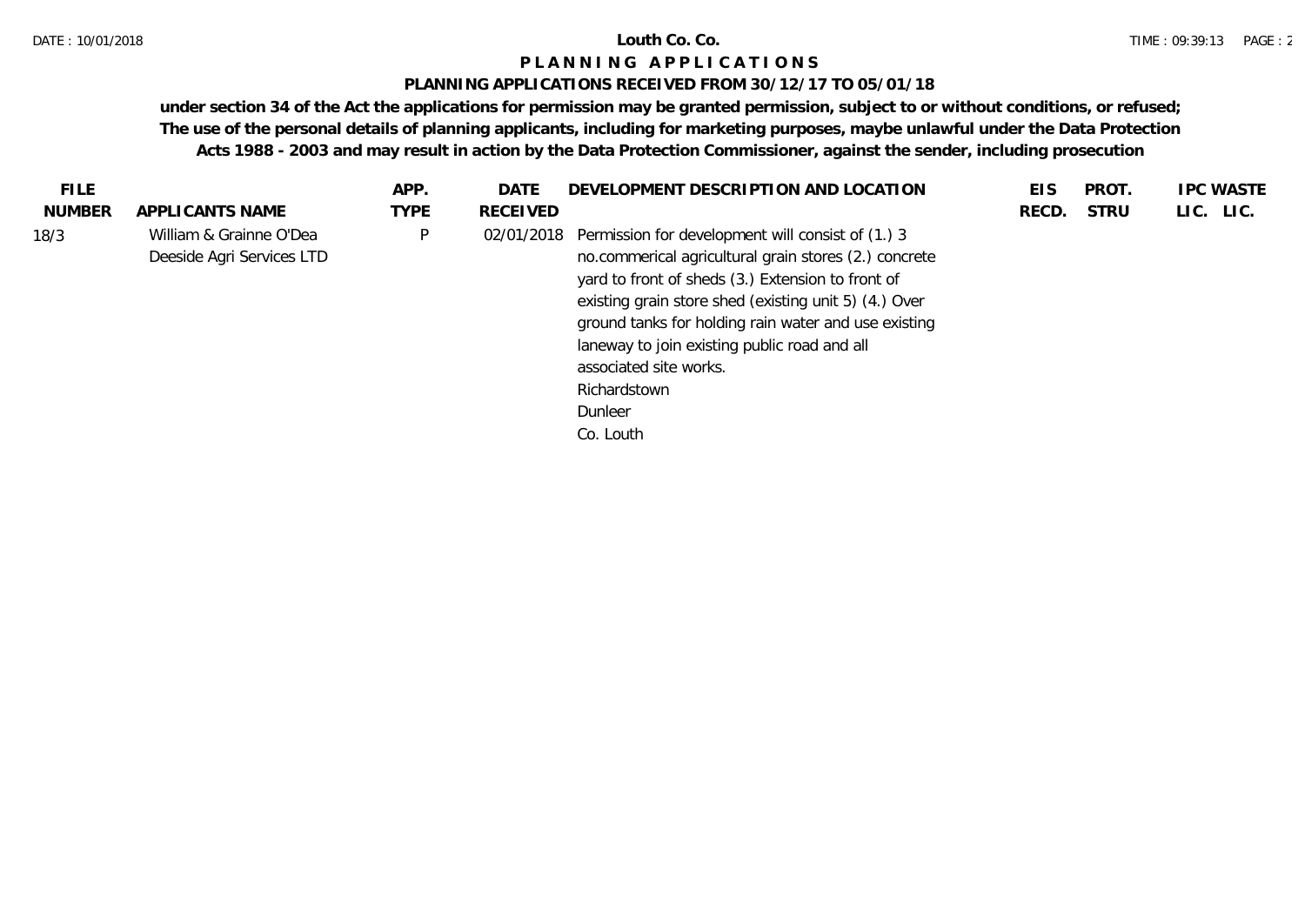#### DATE : 10/01/2018 **Louth Co. Co.**

# **P L A N N I N G A P P L I C A T I O N S**

## **PLANNING APPLICATIONS RECEIVED FROM 30/12/17 TO 05/01/18**

| <b>FILE</b>   |                                                                     | APP.        | DATE            | DEVELOPMENT DESCRIPTION AND LOCATION                                                                                                                                                                                                                                                                                                                                                                                                                                                                                                                                                                                                                                                                                                                                                                                                                                                                                                                     | <b>EIS</b> | PROT.       | <b>IPC WASTE</b> |
|---------------|---------------------------------------------------------------------|-------------|-----------------|----------------------------------------------------------------------------------------------------------------------------------------------------------------------------------------------------------------------------------------------------------------------------------------------------------------------------------------------------------------------------------------------------------------------------------------------------------------------------------------------------------------------------------------------------------------------------------------------------------------------------------------------------------------------------------------------------------------------------------------------------------------------------------------------------------------------------------------------------------------------------------------------------------------------------------------------------------|------------|-------------|------------------|
| <b>NUMBER</b> | APPLICANTS NAME                                                     | <b>TYPE</b> | <b>RECEIVED</b> |                                                                                                                                                                                                                                                                                                                                                                                                                                                                                                                                                                                                                                                                                                                                                                                                                                                                                                                                                          | RECD.      | <b>STRU</b> | LIC. LIC.        |
| 18/4          | c/o Colin Marry Perma Pigs<br>Limited & Perma Adventures<br>Limited | P           | 03/01/2018      | 10 year Planning permission for the upgrading and<br>modernisation of an existing permitted pig farm, to<br>include: a) Demolition of existing pig farm buildings;<br>b) extension and change of use of an existing<br>dwelling house to an arrival hub for visitors; c)<br>construction of the following new buildings: staff<br>facilities building to include office, canteen, changing<br>rooms, bathrooms and substation; interpretative<br>building; research building to include pig pens and<br>research laboratory with associated rooms; manure<br>storage building; feed silos; two water storage<br>tanks; new dwelling house with waste water<br>treatment system and raised bed polishing filter and<br>d) associated site works including new internal road<br>layout, car parking, new landscaped tour pat, water<br>feature and sculpture, stormwater soakaway, site<br>services and lighting.<br>LittleGrange<br>Drogheda<br>Co. Louth |            |             |                  |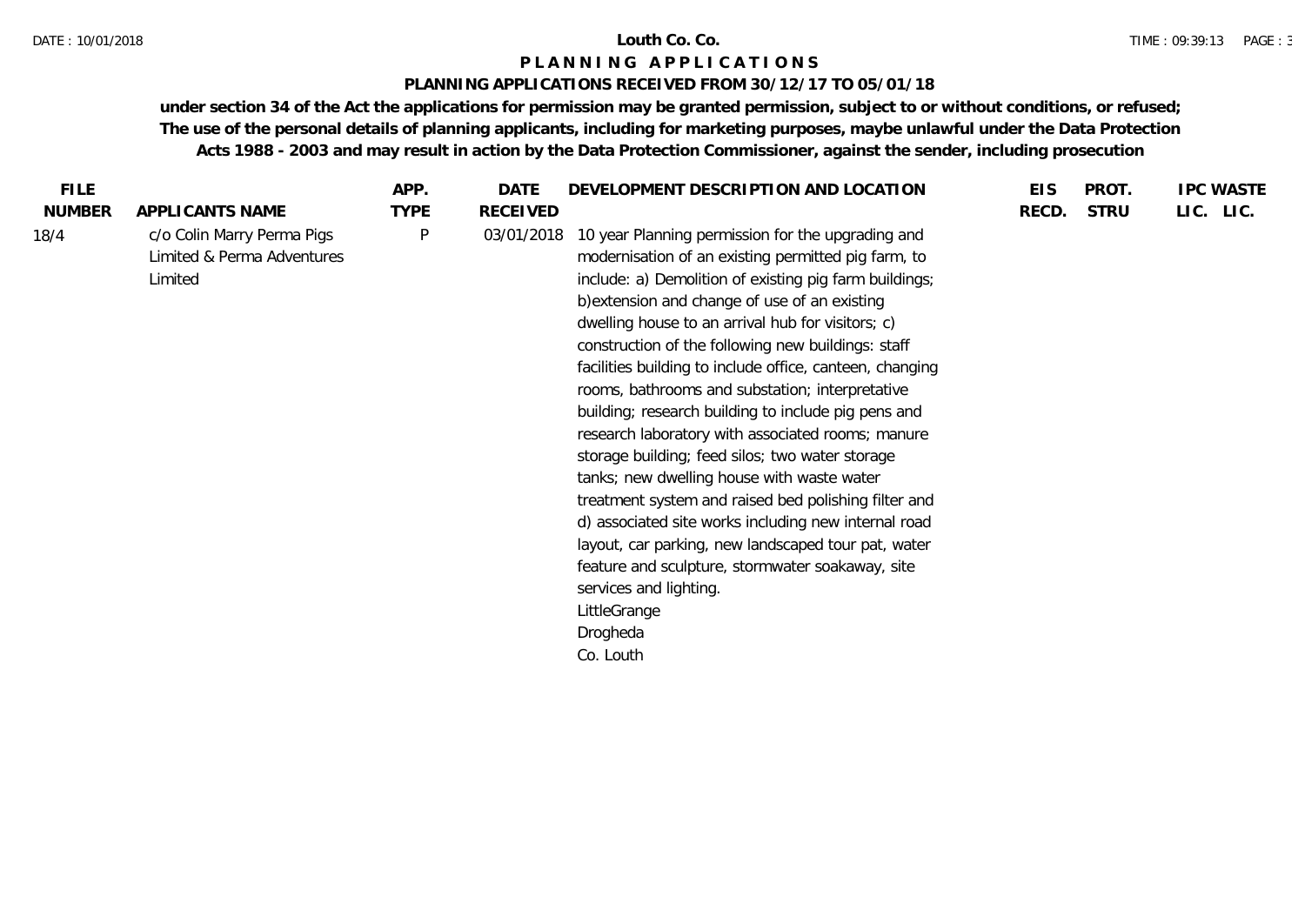## **P L A N N I N G A P P L I C A T I O N S**

## **PLANNING APPLICATIONS RECEIVED FROM 30/12/17 TO 05/01/18**

| <b>FILE</b>   |                           | APP.         | <b>DATE</b>     | DEVELOPMENT DESCRIPTION AND LOCATION                                                                                                                                                                                                                                                                                                                                                                                                                               | <b>EIS</b> | PROT.       | <b>IPC WASTE</b> |  |
|---------------|---------------------------|--------------|-----------------|--------------------------------------------------------------------------------------------------------------------------------------------------------------------------------------------------------------------------------------------------------------------------------------------------------------------------------------------------------------------------------------------------------------------------------------------------------------------|------------|-------------|------------------|--|
| <b>NUMBER</b> | APPLICANTS NAME           | <b>TYPE</b>  | <b>RECEIVED</b> |                                                                                                                                                                                                                                                                                                                                                                                                                                                                    | RECD.      | <b>STRU</b> | LIC. LIC.        |  |
| 18/5          | Declan & Carolanne Barber | E            | 04/01/2018      | <b>EXTENSION OF DURATION: Previous Ref: 13/184</b><br>Permission for development that will consist of the<br>demolition of a single storey detached dwelling &<br>shed, the construction of a single storey, split level<br>dwelling together with an O'Reilly Oakestown BAF 8<br>P.E. waste water treatment system & polishing filter,<br>a rainwater harvesting & recycling tank & ancillary<br>site works<br>Duffsfarm<br>Seapoint<br>Termonfeckin<br>Co. Louth |            |             |                  |  |
| 18/6          | Peter Bastible            | P            | 05/01/2018      | Permission to consist of a 2 storey extension to the<br>side of the existing dwelling and all associated<br>ancillary site works.<br>19 Mourne Vale<br>Avenue Road<br>Dundalk<br>Co. Louth                                                                                                                                                                                                                                                                         |            |             |                  |  |
| 18/7          | John & Annette Hall       | $\mathsf{R}$ | 05/01/2018      | Development consists of RETENTION 'as built' of<br>existing dwelling with sunroom extension, detached<br>garage, waste water treatment system and<br>associated percolation area.<br>Callystown<br>Clogherhead<br>Co. Louth                                                                                                                                                                                                                                        |            |             |                  |  |